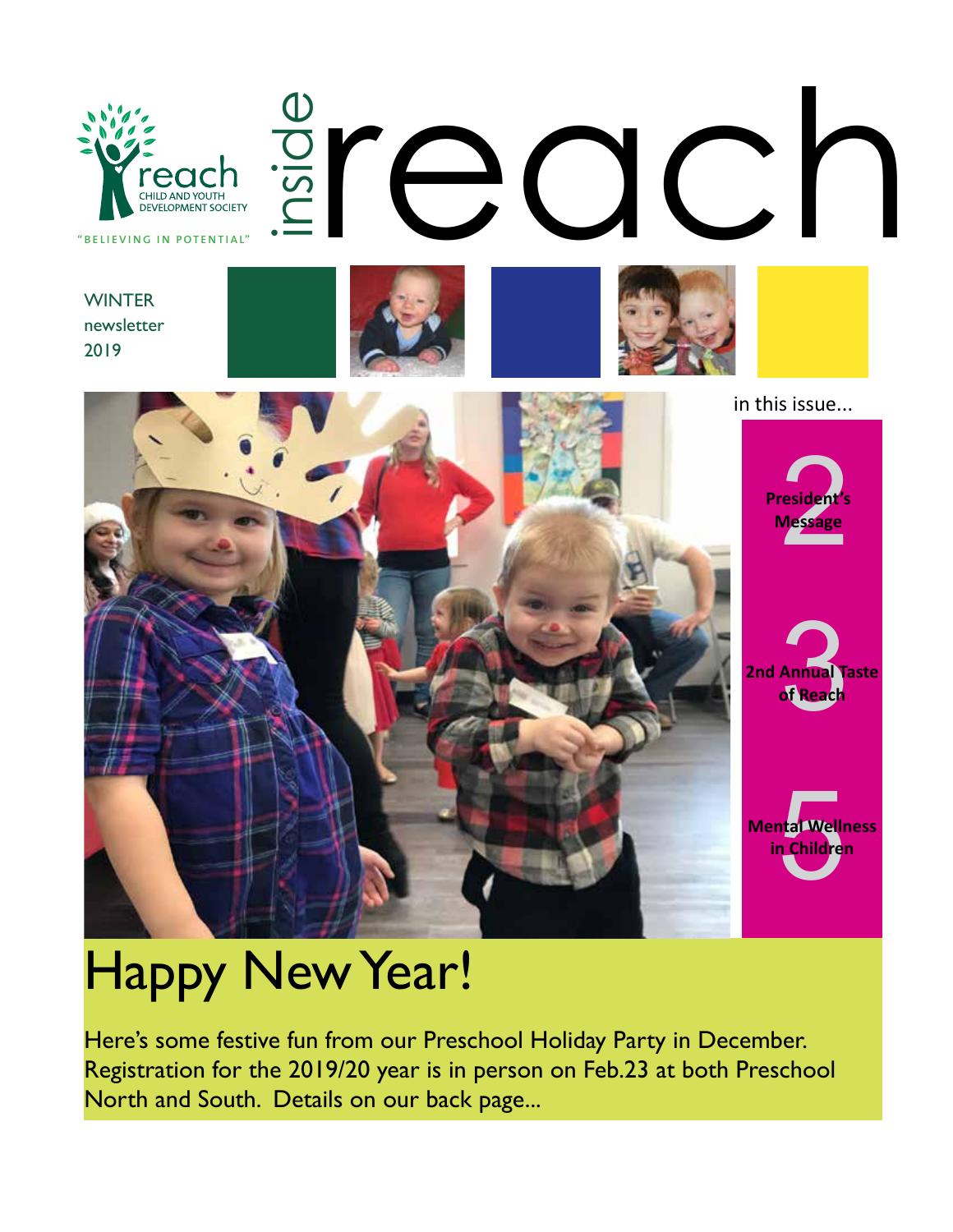## inside reach

is published quarterly and is distributed free of charge to the membership of Reach Child and Youth Development Society. If you would like to subscribe or unsubscribe call 604-946-6622 ext. 0 or email info@reachchild. org and write "newsletter" as subject line.

Submissions are welcome. Children's writing or artwork is welcome. Please include your contact information with your submission. Submissions can be emailed to alisonm@reachchild.org with "newsletter" in the subject line, faxed to 604-946- 6622 (please do not fax artwork), mailed or dropped off at the front desk. For more information about the "inside reach" newsletter please call 604-946-6622 ext.337.



5050 47 Ave, Delta, BC V4K OC8 604-946-6622 Fax: 604-946-6223 info@reachchild.org www.reachchild.org

#### **Reach Play and Learn Centre**

11415 84th Avenue North Delta, BC V4C 2L9 604-501-1502 Fax: 604-501-1359

## Message from the President



On behalf of the Board of Directors of Reach Child and Youth Development Society, I wish all our families, staff, volunteers and friends of REACH a Happy New Year. As the days begin to get longer, we wait for the first signs of Spring, especially those

little white snowdrops poking up through the ground.

It was just one year ago that we moved into our new building. I think it will always seem like the "new building" to me. It was a long time in the planning and raising the funds for this facility, and is such a pleasant and attractive place to work and visit.

We can look back on 2018 and acknowledge the contributions of so many. Our staff contribute to improving the lives of our families daily. The contributions of many individuals and organizations that support our programs allow us to expand programs and make them accessible to more children and families.

The Gift of Speech Campaign was highly successful and included a generous contribution from Tsawwassen Mills Mall. In addition, Tsawwassen Mills partnered with REACH to present Mingler at the Mills; a fundraising evening at the mall that included tastings and samplings from their restaurants, beverages from local suppliers and a fashion show.

The Vancouver Fraser Port Authority in partnership with Global Container Terminals, Fraser Surrey Docks, Western Stevedoring, and DP World Vancouver included REACH as a beneficiary of the successful Port Gala last October.

After a very successful last year in North Delta, Tasty Indian Bistro supported Reach at the 2nd annual A Taste of Reach Fundraiser at their new Yaletown location in early December.

We are so thankful for the sponsors that have generously contributed time, energy and funds to our programs. We cannot forget the contributions of individuals who include REACH in their donations to support our community.

We can also look forward to the events and happenings of the New Year. The Four Winds Brewery in Delta is sponsoring Cheers for Children fundraiser for REACH, on February 2, at the Harris Barn. After missing this event last year, I am looking forward to attending this year.

Plans are underway for our 7th annual Reach for the Stars Gala on Saturday, June 1st, again at Tsawwassen Springs Ballroom. Through these contributions, and many more, we can provide significant improvements in the quality of service that REACH provides to the community.

*On behalf of the REACH Society Board of Directors,*

*Phyllis With, President*

## **2018/2019 Board of Directors**

#### **Reach Child and Youth Development Society :**

Phyllis With, President; Karen Ostrom, Vice President; Ryan Thomas, Treasurer; Marcia McCafferty, Secretary; Lynn Haley, Director; Shirley-Ann Reid, Director; Carmel Tang, Director; Stuart Bowyer, Director; Angela Keulen, Director; Lois Wilkinson Director

#### **Reach Child and Youth Charitable Foundation:**

Denis Horgan, Chair; Katherine Bamford, Vice Chair; Ryan Thomas, Treasurer; Tom Siba, Director; Agnes Douglas, Director; Valerie Bartlett, Director; Bob Mann, Director; Jeff Scott, Director; Somi Benning, Director; Laura Dixon, Director, Sharon Schoeffel, Director





Like, follow, look and watch. There are lots of ways to connect to Reach. Visit us at www.reachdevelopment.org to link to all of our social media.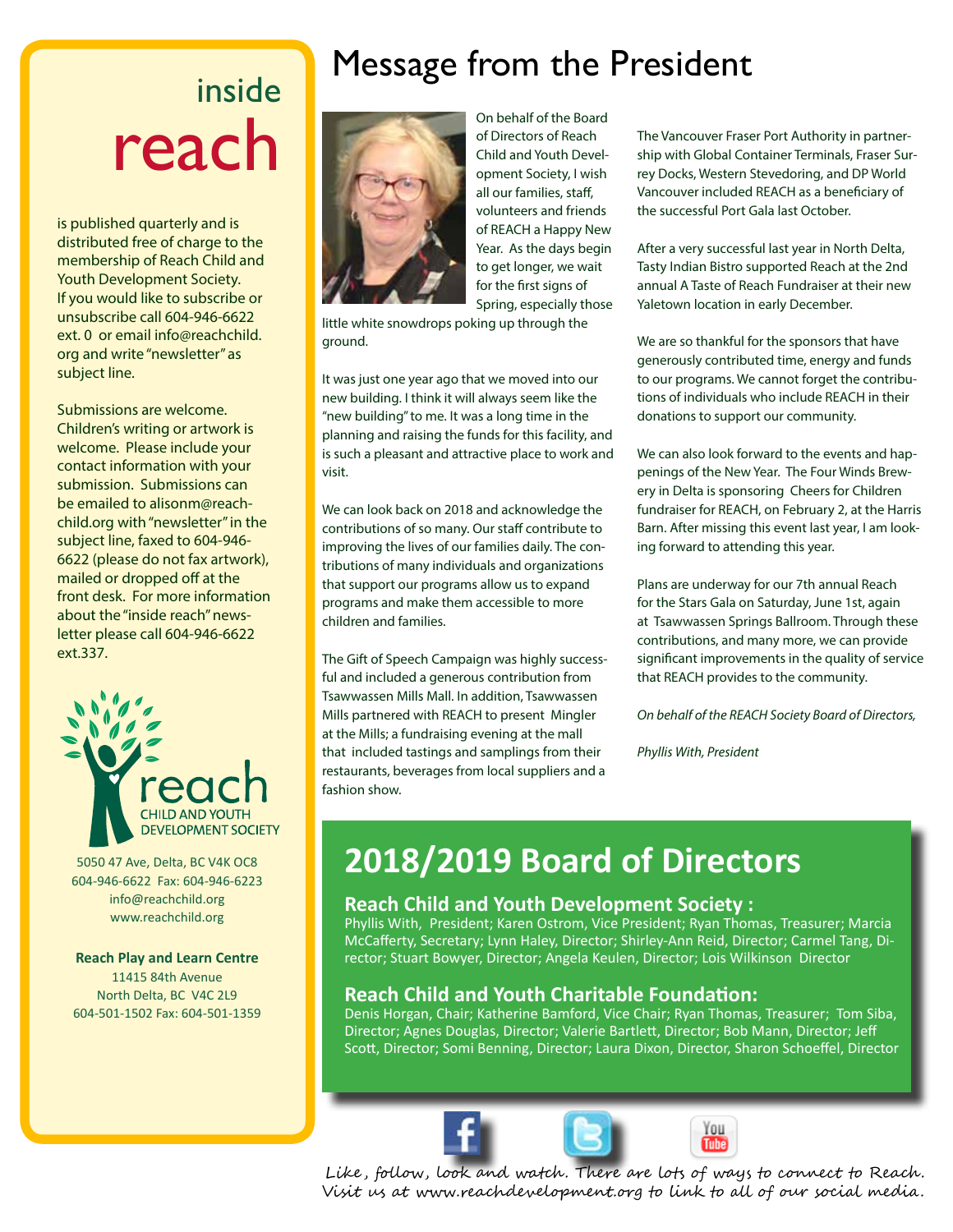#### A Taste of Reach Fundraiser

VANCOUVER, BC (December 4, 2018) –

(December 4, 2018) - Tasty Indian Bistro celebrated their Grand Opening in Yaletown on December 4th and generously used the opportunity to support local children with special needs at the 2nd annual Taste of Reach fundraiser.

Tasty Indian Bistro staff and gourmet food made the event a wonderful experience once again! Delta Mayor George Harvie and Councillors were in attendance as well as dedicated REACH volunteers. Reach Foundation Director Somi Benning raised awareness at A Taste of Reach by sharing the challenges that one of her twin boys faced at birth and the help she received from Reach Society therapists and programs. This year's Taste of Reach fundraising event, made possible by Presenting Sponsor the Dilawri Group, will once again benefit Reach Child and Youth Development Society. "We are proud to support an amazing initiative like Taste of Reach. Children with special needs and



MC Fred Lee and Mayor George Harvie award a door prize to happy guest.





REACH volunteers Peter & Linda Edwards, Susie Gall, Zahir Dossa , Gary Gall

their families often face challenges that most of us can only imagine. By providing this support, we are helping them to achieve their full potential and to realize their dreams." Ajay Dilawri explained. REACH Society also generously received support from REALCO as the event's platinum sponsor and from AllWest Insurance as silver sponsor.

CBC and Province media personality Fred Lee emceed the event and proceeds from the fundraising evening totaled over \$85,000. Ten items were offered at the event's live auction and dinner and appetizers were provided by Tasty Indian Bistro paired with wine and beer from The Drinks List, Charton Hobbs and Old Yale Brewing. Photos from the Province Jan.12/ 19 coverage below:



Denis Horgan, Carmel Tang, Bob Mann, REACH Directors





Somi Benning, REACH Director

https://theprovince.com/ opinion/columnists/fredlees-social-network-missionpossible-transforms-lives Delta Councillor Kruger & Mayor Harvie POSSIDIE-Transforms-lives and Depal, Dr. Sereena Uppal, Dave Uppal



Inder Saini, Owner Tasty Indian Bistro Paul Zalesky CEO All West Insurance

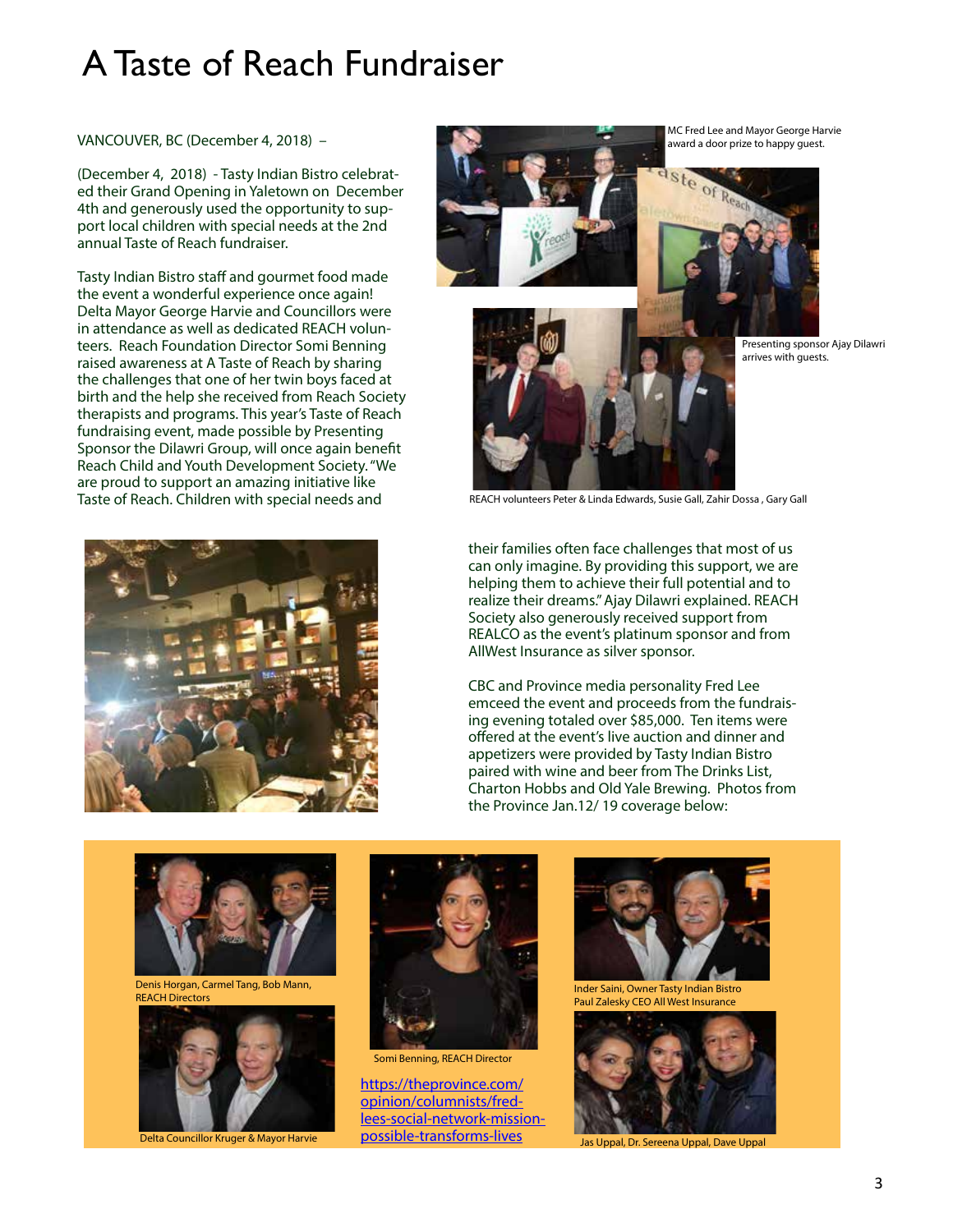#### Festive Fun in Programs!





Down Syndrome Family Support Group Holiday Party was held in the community room at Lois E. Jackson Centre for Children. Ladner Rotary Club provided the trees and festive red chair pictured in the centre's community room as well as lighting up the trees outside in the park during December.

#### BC Ferries Collects for REACH



DELTA, BC (January 2019) –

We visited BC Ferries Tsawwassen Terminal and picked up food donations that ticketing and terminal staff generously contributed over the holidays. This caring effort was spearheaded by Lori Crawford, pictured furthest right on photo.





Lions Club made and donated wooden cars to our preschools. Barry Shiles delivered the cars to happy children before the holidays to be enjoyed for years to come.

#### Holiday Random Act of Kindness

Sandie Martins-Toner began doing random acts of kindness as a way to heal from her son's passing at the age of 16. For many years Sandie would gather food and clothing for people on the downtown east side and distribute them herself. Last year Sandie reached out and asked for support. Donations of new hats, toques, scarves and gloves came pouring in. She also received donations of new winter coats and juice boxes. Sandie had 8 volunteers help her package these items up in large Ziploc bags and distribute them. They handed out over 200 packages on a rainy day in December.



When Sandie reached out to me I immediately let staff at Reach aware of this opportunity to make someone's winter warmer. The response was amazing!!

So I would like to thank all of the staff at Reach who donated items and made total strangers feel that they are not forgotten. For all of Sandie's projects, she can be found on her facebook page Random Acts of Kindness Day.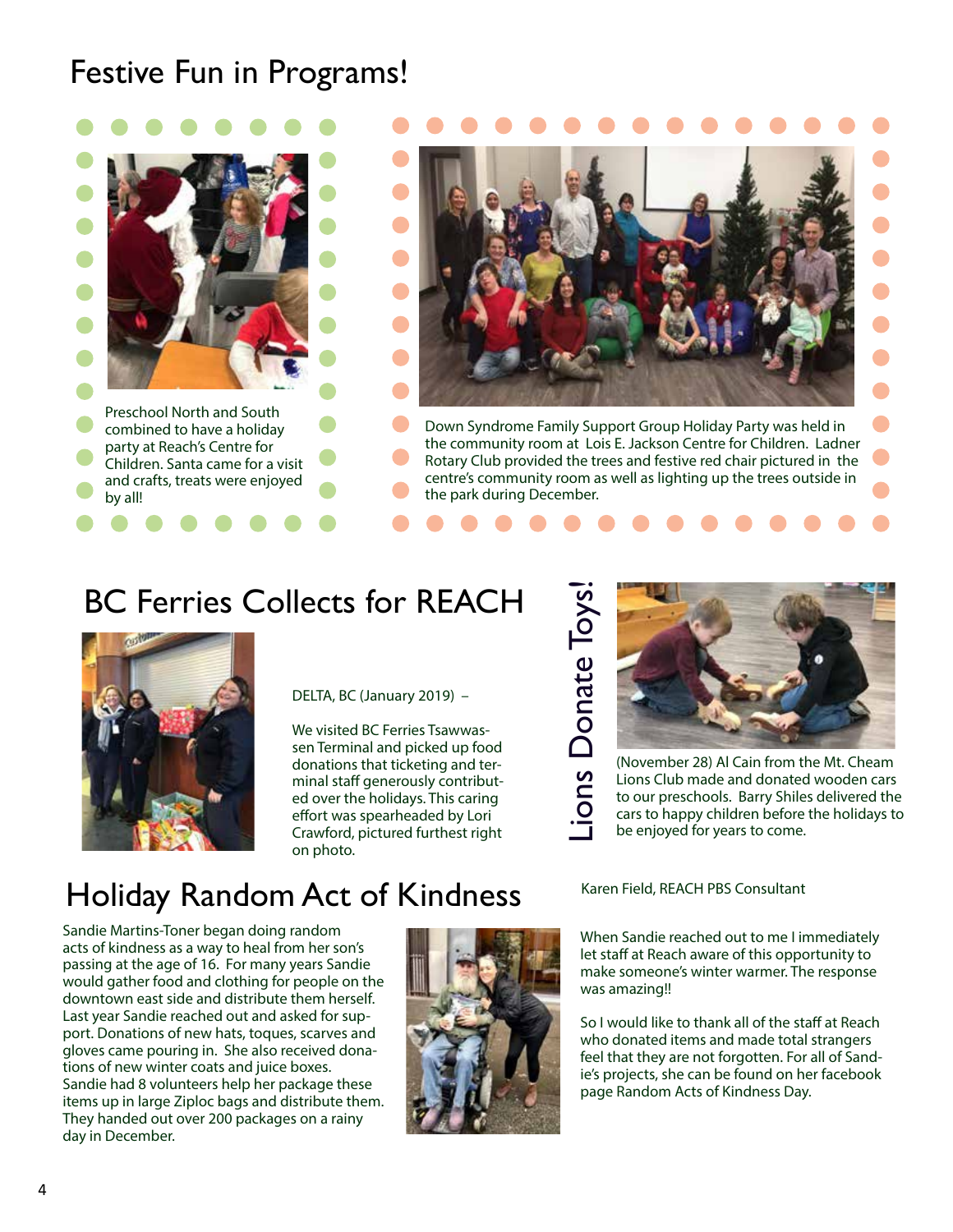## Gift of Speech

(December 10, 2018) - Local moms Ashli Owen and Kendall Ayres got together with friends on Giving Tuesday Canada, Nov.29, at Ladner's Landing and gave back to their charity of choice in a big way. Reach Child and Youth Development Society was the fortunate recipient of \$1,250 from the generous group. Giving Tuesday is an international day of charitable giving at the beginning of the Christmas and holiday season created in 2013.

REACH launched Gift of Speech 2018 Holiday Campaign: In Honour of Haris on Giving Tuesday. REACH Gift of Speech helps children with complex needs receive early intervention speech therapy when it makes the greatest impact. Just over \$15,000 was raised thanks to our generous donors this year!

Giving Tuesday fundraiser organizer Ashli Owen said, "Thank you so much to everyone who came out to support REACH on Giving Tuesday and those who donated online! We are more than happy to contribute to such an amazing organization and to help kick off their Gift of Speech holiday campaign". Kendall Ayres is Haris's mom and she agreed to let him be the Gift of Speech's little spokesperson for a second time this year.

PHOTO L:R Back row-Archer, Ashli, Kendall; Front row-Ivy, Haris



#### Mental Wellness in Children and Youth Linda Wong, REACH IDP Consultant

January 30th is Bell Let's Talk Day, on their website (letstalkbell.ca). This is a day in which a National Awareness Campaign begins with Canadians from around the country sharing their stories about mental illness. This campaign encourages individuals to talk, text and get engaged on social media to bring awareness to each individual's mental well being.

For caregivers/parents, it is equally important to be aware of our children's mental wellness. According to the Caring for Kids website, 20% of children and youth in Canada has a diagnosable mental health condition. Some of them include attention deficit hyperactivity disorder, anxiety, depression, eating disorders and/ or learning disabilities. The good news is that most of these conditions are treatable! So how can we nurture our child and youth's mental wellness?

• Help children build strong and caring relationships where we spend quality time with our undivided attention. This gives opportunities for the child to share with us their day and they can feel heard.

• Help children and youth develop self-esteem. Show lots of love and acceptance and ask them questions about their interests. When they do well, praise them for their efforts.

• Listen and respect their feelings.It's ok for children to feel angry or sad. Provide open communication where you can ask questions and listen to their concerns.

How do we know if our child has a mental wellness issue? According to Caring for Kids, if they show changes in their thinking such as difficulty concentrating; changes in their feelings such as reactions and feelings are bigger than usual; changes in behaviour such as wanting to be alone more frequently; physical changes such as frequent tummy aches, headaches or lack of energy. There are many ways we can all achieve good mental health. If there are any concerns, confide in a close friend or colleague. If this is for your child, contact your local public health nurse or if there are more urgent concerns, talk to your family doctor.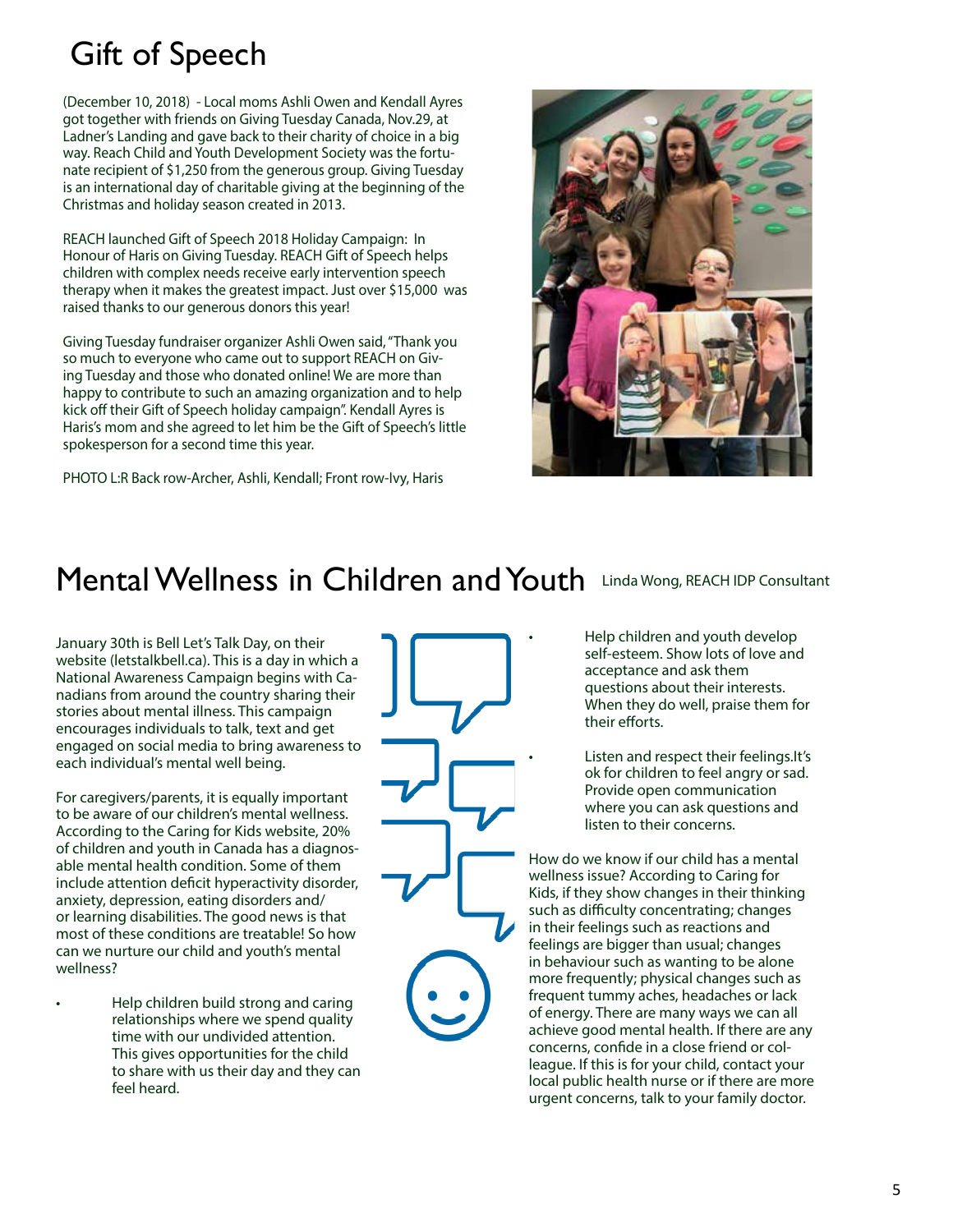## REACH Vision, Mission & Values



**Vision** - Communities where individuals and their families are welcomed, included and leading lives of well-being, based on their own individual strengths, interests and values.

**Mission** - To provide timely, accessible and family-centered community programs and services for the optimal developmement of children, youth and adults, where all individuals flourish and reach their potential.

**Values** - **R**espectfulness **E**xcellence **A**ttitude of Sharing **C**ollaborative Spirit **H**onesty **C**ontinuous Improvement **H**andle resources efficiently **I**ntegrity **L**earning **D**iversity

#### Women Helping Women

Denise Sheridan, REACH Early Years/ Group Respite/ TEENSS Coordinator helps with collecting and packing bags for women in need every December. For the 9th year in a row,volunteers made 1,047 gift bags for women containing toiletries and self-care items donated by South Delta community women, including REACH staff, in November. The bags are then distributed to shelters and centers who help women who are facing hardship.



Here's a quote from a recipient: "Thank you, it means a lot, I received a package one year — it made more of a difference than anyone could know. Every time I used a product I knew I wasn't forgotten, that somehow I mattered, so I tried to do the same in my everyday with others and I learned when I take care of me I can do better for others. Thank you, the gift went far beyond a few products in a bag — it was done with such care, I think you toss some hope in there too."

#### Delta CYC Open House

(December 8, 2018) Delta, BC - The Delta Child and Youth Committee (CYC) held a well attended info fair at Harris Barn in Ladner earlier this month. Elected officials including Minister Qualtrough, the MLA for South Delta Ian Paton, Councillor Dan Copeland, Councillor Dylan Kruger, School Board Trustees Val Windsor and Jessie Dosanjh, and School Board Chair Laura Dixon were present as well as staff from agencies, the Delta School District, and the Delta Police force.

Attendees were educated about the vital support provided to children and families in Delta by the CYC. The committee began meeting in the 1980's and is comprised of non-profit, government and community agencies and organizations that work to improve the lives of children, youth and families in Delta. By meeting regularly, members are able to avoid duplication of services, improve referrals, identify emerging needs within the community, and collaborate to ensure Delta receives its fair share of provincial and federal funds for children, youth, and families.

"We can continue to address the changing needs in our community because of the local organizations that have pledged financial and in-kind supports", stated steering Committee Chair Renie D'Aquila. This recent



L:R Leora Shipley, Camille Netheron, Katie Scozzafava, Yvonne McKenna, REACH STAFF

development ensures that the CYC is fully funded to continue operating in Delta next year. The CYC extends special thanks to the City of Delta, the Delta School District, the Delta Agricultural Society, Deltassist, Boys and Girls Clubs of South Coast BC, Reach Child and Youth Development Society, the Delta Division of Family Practice, and the Ministry of Children and Family Development for contributing. The breadth of this list is evidence of the CYC's importance to Delta.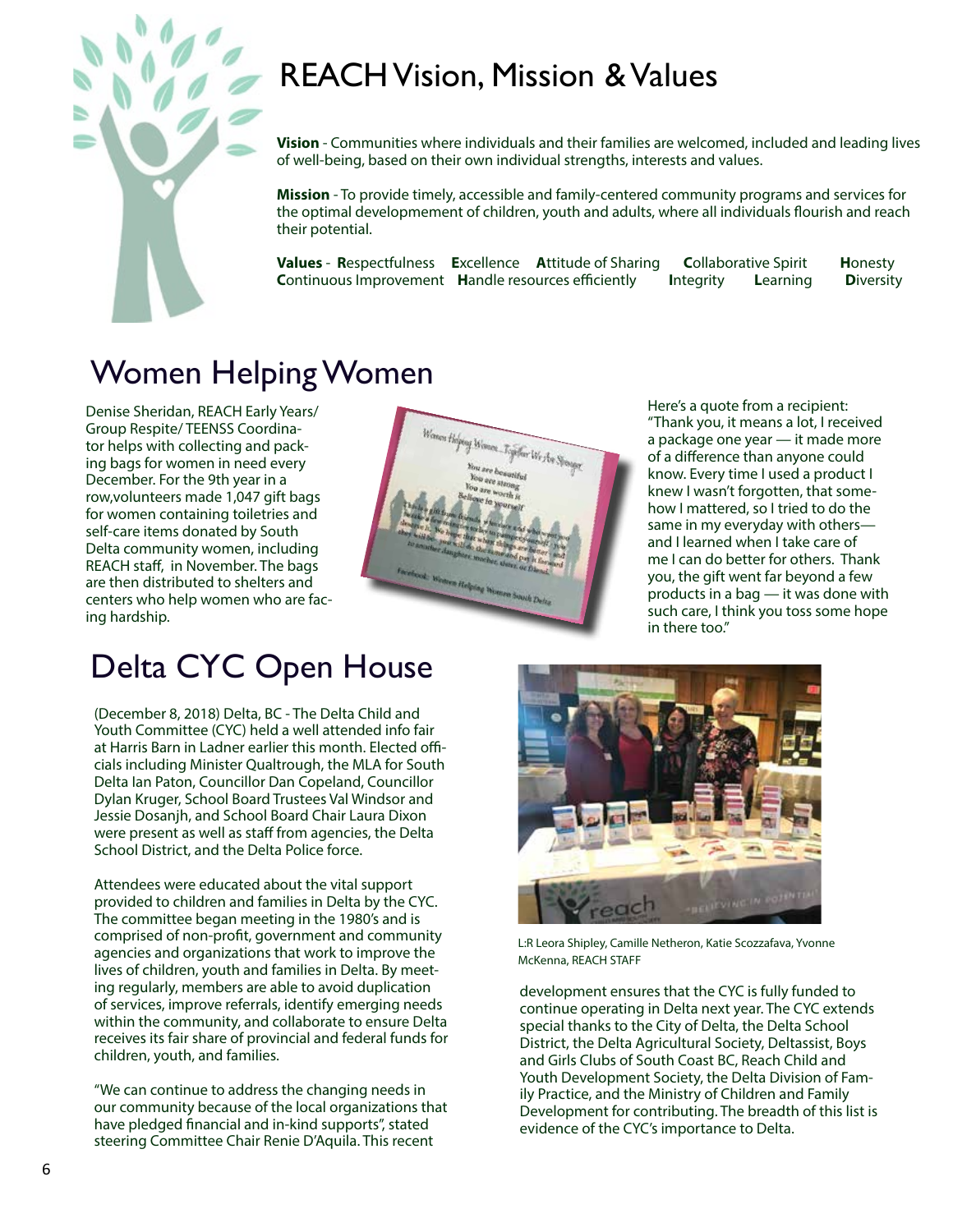

# Recent Donations Recent Donations



(January 2019) Barry Shiles from the Surrey Central Lions Club generously donated handmade ride-on wooden planes and animals to our program children. Martin, a teacher at Fraser Heights Highschool, created the toys and the preschool children pictured here were delighted!



(Nov.20, 2018)The Delta Firefighters Charitable Foundation presented a cheque for \$65,000 including a \$25,000 donation from Brad Newell, Owner, King of Floors. The funds were raised at Harvest Festival 2018 and will support the Reach Delta Connex Program. Program manager Camile Netherton applauded the firefighters for making a huge impact on Reach's ability to serve families. PHOTO L:R Travis Husband, Justin Vollweiter, Denis Horgan, Jared Burr, John Burr, Brad Newell, Camille Netherton, Drake Braslins Kristin Bibbs, Deborah Sharp, Nathan Killam, Daryl McMillan, Kristy Storey, Everly, Georgina & Brooklyn.



(Dec.19, 2018) Tsawwasssen Mills collected donations totalling \$3,000 during 2018 and Rosavel Scott, Tsawwassen Mills Property Manager(far left), Scott Gardner (Tsawwassen Mills Operations Manager (3rd from left), Julia Dow, Tsawwassen Mills general manager (center); and Ayesha Qureshi, Tsawwassen Mills public and community relations coordinator (far right) presented a cheque to REACH.